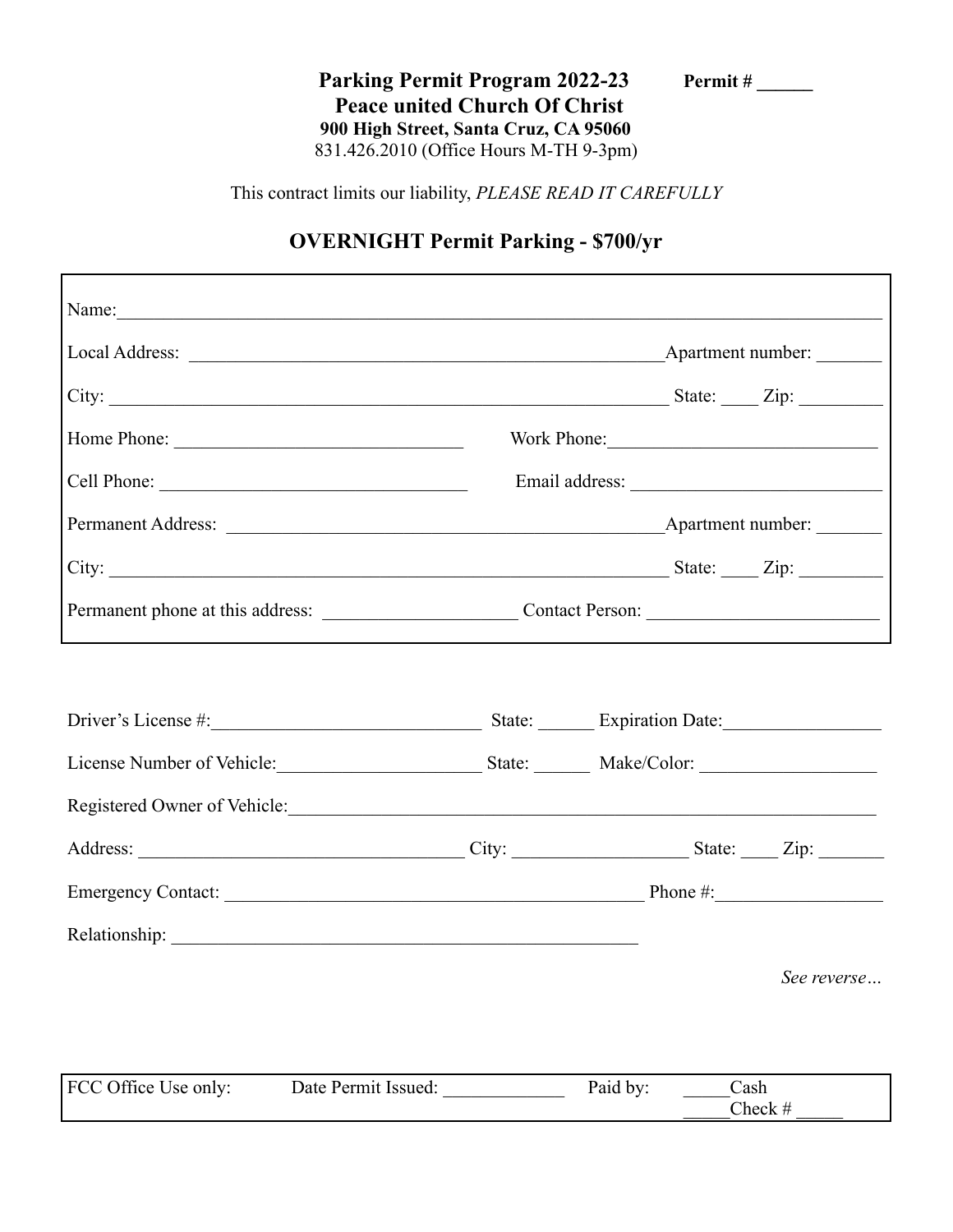## **Parking Regulations**

Peace United Church of Christ

Our office hours are Monday thru Thursday 9am to 3pm

Permits must hang on the vehicle's mirror in plain view at all times

Sharing of permits is not allowed. We cross reference permit numbers with license numbers.

The only approved parking area for 24/7 permit holders is in PUCC's lower parking lot. You may only park in your designated, numbered space.

Absolutely *no parking at any time* is allowed in spaces reserved for church clergy, church staff or church visitors.

Periodically, when there is something special happening here at the church (ie. construction, a large meeting, etc), we will block off our driveway with signs and orange cones. *You have permission* to move the cones aside, drive in, replace the cones and continue on to park. (Our real purpose on these days is to restrict parents from the Westlake Elementary School from parking here).

Your permits are valid 24/7 for the school year. However, it is our understanding that you are allowed to park on campus on the weekends. We would really appreciate it, if at all possible, you could move your vehicle on Friday night and return it to our lot on Sunday afternoon. We need all the spaces we can get on the weekends for Saturday events and for our worship services.

Our overnight parking permits are valid anytime during the week, even if we have a funeral or other event scheduled (see above).

I understand that the fee for 24 hour parking at Peace United Church of Christ is \$700 for the 2022-23 school year and that the fee is due in full at the time I sign this contract. I also understand that, if my circumstances change mid-year and I no longer require overnight parking, there is no guarantee of a refund (it is the policy of the church that IF we can "re-sell" your space, we will be happy to give you a partial refund). I agree to park only in the designated areas and, whenever possible, to move my car to the campus on the weekends in order to provide more parking spaces for church activities.

By signing this agreement, I acknowledge having read and agreed to the following terms and conditions: Peace United Church of Christ assumes no liability for damage of any kind whether due to collision, fire, theft, loss or otherwise. All property left in a vehicle is left at the owner's risk.

 $Date:$